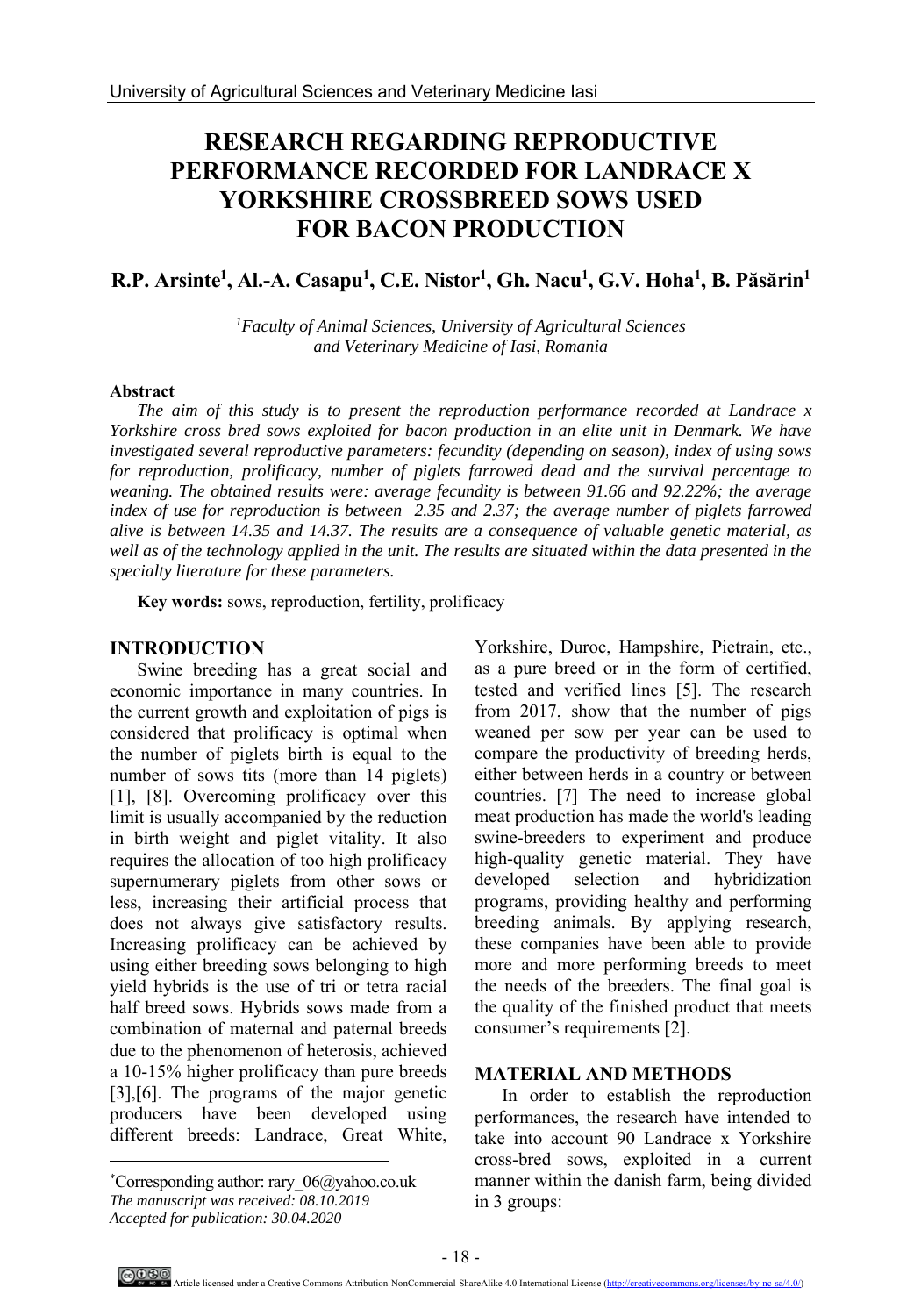Group  $L1 - 30$  sows fed in pens with the capacity of 5 heads;

- Group L2 - 30 sows fed in pens with the capacity of 10 heads;

- Group L3 - 30 sows fed in pens with the capacity of 15 heads;.

It was considered necessarily that for the three batches within the experiments should be studied the following reproductive indicators:

fecundity;

index of using sows in reproduction;

prolificacy of females depending on season and number of farrowing;

- number of piglets farrowed by a female;

- mortality of piglets in maternity and their causes.

#### **RESULTS AND DISCUSSIONS**

Fecundity obtained at sows in the experimental group. As concerns fecundity, there is analyzed the concrete situation of the number of pregnant females after mating or artificial insemination. Table 1 presents data referring to the percentage of fecundity obtained from Landrace x Yorkshire cross bred sows, exploited in pens of different capacities, depending on the number of farrowing.

| Farrow       | Group          |                         | First control of 21 days |       | Second control of 35 days |       |
|--------------|----------------|-------------------------|--------------------------|-------|---------------------------|-------|
|              |                | No. of inseminated sows | No.                      | $\%$  | No.                       | $\%$  |
| I            | L1             | 30                      | 28                       | 93.33 | 28                        | 93.33 |
|              | L2             | 30                      | 28                       | 93.33 | 27                        | 90.00 |
|              | L <sub>3</sub> | 30                      | 27                       | 90.00 | 27                        | 90.00 |
| $\mathbf{H}$ | L1             | 30                      | 28                       | 93.33 | 28                        | 93.33 |
|              | L2             | 30                      | 28                       | 93.33 | 27                        | 90.00 |
|              | L <sub>3</sub> | 30                      | 28                       | 93.33 | 28                        | 93.33 |
| Ш            | L1             | 30                      | 28                       | 93.33 | 28                        | 93.33 |
|              | L2             | 30                      | 28                       | 93.33 | 28                        | 93.33 |
|              | L <sub>3</sub> | 30                      | 28                       | 93.33 | 28                        | 93.33 |
| IV           | L1             | 30                      | 29                       | 96.66 | 28                        | 93.33 |
|              | L2             | 30                      | 29                       | 96.66 | 28                        | 93.33 |
|              | L <sub>3</sub> | 30                      | 29                       | 96.66 | 28                        | 93.33 |
| V            | L1             | 30                      | 29                       | 96.66 | 27                        | 90.00 |
|              | L2             | 30                      | 29                       | 96.66 | 28                        | 93.33 |
|              | L <sub>3</sub> | 30                      | 29                       | 96.66 | 27                        | 90.00 |
| VI           | L1             | 30                      | 27                       | 90.00 | 27                        | 90.00 |
|              | L2             | 30                      | 27                       | 90.00 | 27                        | 90.00 |
|              | L <sub>3</sub> | 30                      | 27                       | 90.00 | 27                        | 90.00 |
| Average      | L1             | 30                      | 28,16                    | 93.88 | 27.66                     | 92.22 |
|              | L2             | 30                      | 28,16                    | 93.88 | 27.50                     | 91.66 |
|              | L <sub>3</sub> | 30                      | 28,00                    | 93.33 | 27.50                     | 91.66 |

Table 1 Fecundity of sows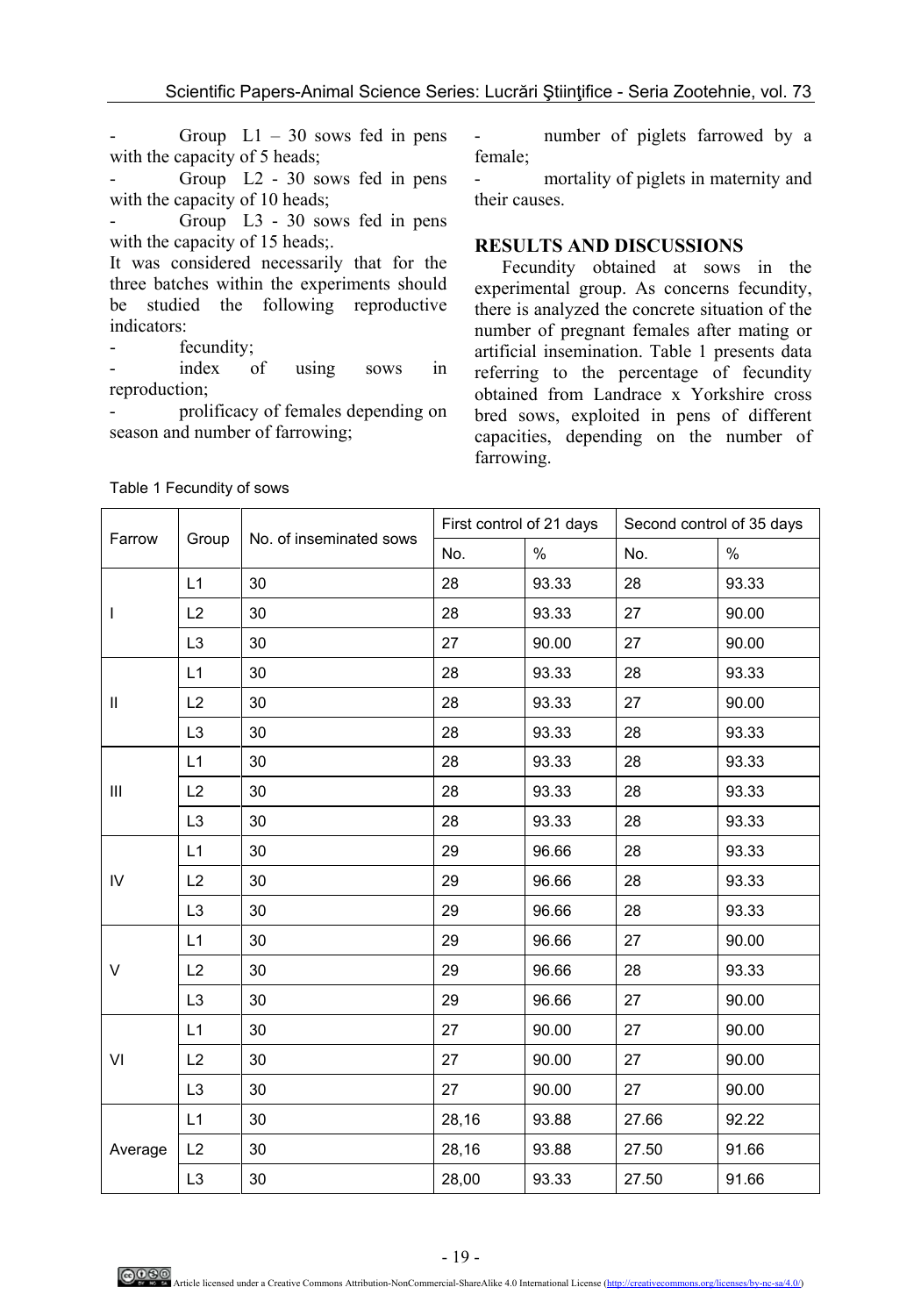According to the data presented in table 1, can see that the average of fecundity at the first control of the sows in the 3 experimental groups during the 6 farrowing has been close, being situated between 93.33% in the group L3 and 93.88% in the group L1.

As for the fecundity of sows in the second control (35 days), this one is smaller than in the first control with about 2%. The highest value of the fecundity in the second control was registered in the case of the second, third and fourth farrowing (93.33%) and the lowest value (90%) was registered at the first and the sixth farrowing, therefore to the end of the economical period of exploitation, so that we can state that the percentage of fecundity decreases with age. Between the average values of fecundity

from the second control there were not registered significant differences.

Index of using sows to reproduction. The reproduction indicator that better expresses the concern given to the sow (care, food, rearing, etc.) is the index of using sows to reproduction. This indicator shows us how efficiently are used the sows in the farm, an essential aspect in the amortization of costs. The index of using sows (Ius) or the index of using sows expresses the average number of farrowing obtained from a sow during a year. The index of using sows is considered good when it has the value 2 and very good when comprised between 2.3 and 2.5.

The data referring to the values of the index of use of Landrace x Yorkshire cross bred sows is presented in table 2.

| Group         | Reproduction indicators (days)                                   | Index of using                 |      |              |
|---------------|------------------------------------------------------------------|--------------------------------|------|--------------|
|               | Average period for preparing the<br>mating and the mating itself | Average period of<br>pregnancy |      | sows $(\% )$ |
|               |                                                                  | 115                            | 30   | 2.35         |
| $\mathcal{D}$ | 115<br>30                                                        |                                | 2.37 |              |
| ∟3            |                                                                  | 115                            | 30   | 2.35         |

Table 2 Index of using sows in reproduction

Analyzing the data presented in table 2, one can notice that the highest value has been registered in the group L2 (10 heads in a pen) 2.37%, followed by the group L1 (5 heads in a pen) 2.35 and the group L3 (15 heads in a pen) 2.35%. The obtained values can be considered good if they are within the limits presented in the specialty literature for this parameter.

Prolificacy of Landrace x Yorkshire cross bred sows depending on season. The capacity of reproduction in swine is appreciated through prolificacy, which also supposes applying and respecting a complex of activities and measures, some of them depending on the animal and the other that are related to ensuring the environment

conditions, ending with the number and quality of weaned piglets during a production year. As the number of weaned piglets increases and is of good quality, the fertility is better.

The data regarding the prolificacy of L x Y cross bred sows depending on season is presented in table 3.

Studying the data presented in table 3, can see the fact that the number of farrowed piglets has been closer in the four seasons, at the three studied groups, being situated between 15.1 and 15.3 piglets per farrowing.

Also, there is noticed that the highest average number of farrowed piglets has been realized by the group L1, where the sows have been bred 5 in a pen.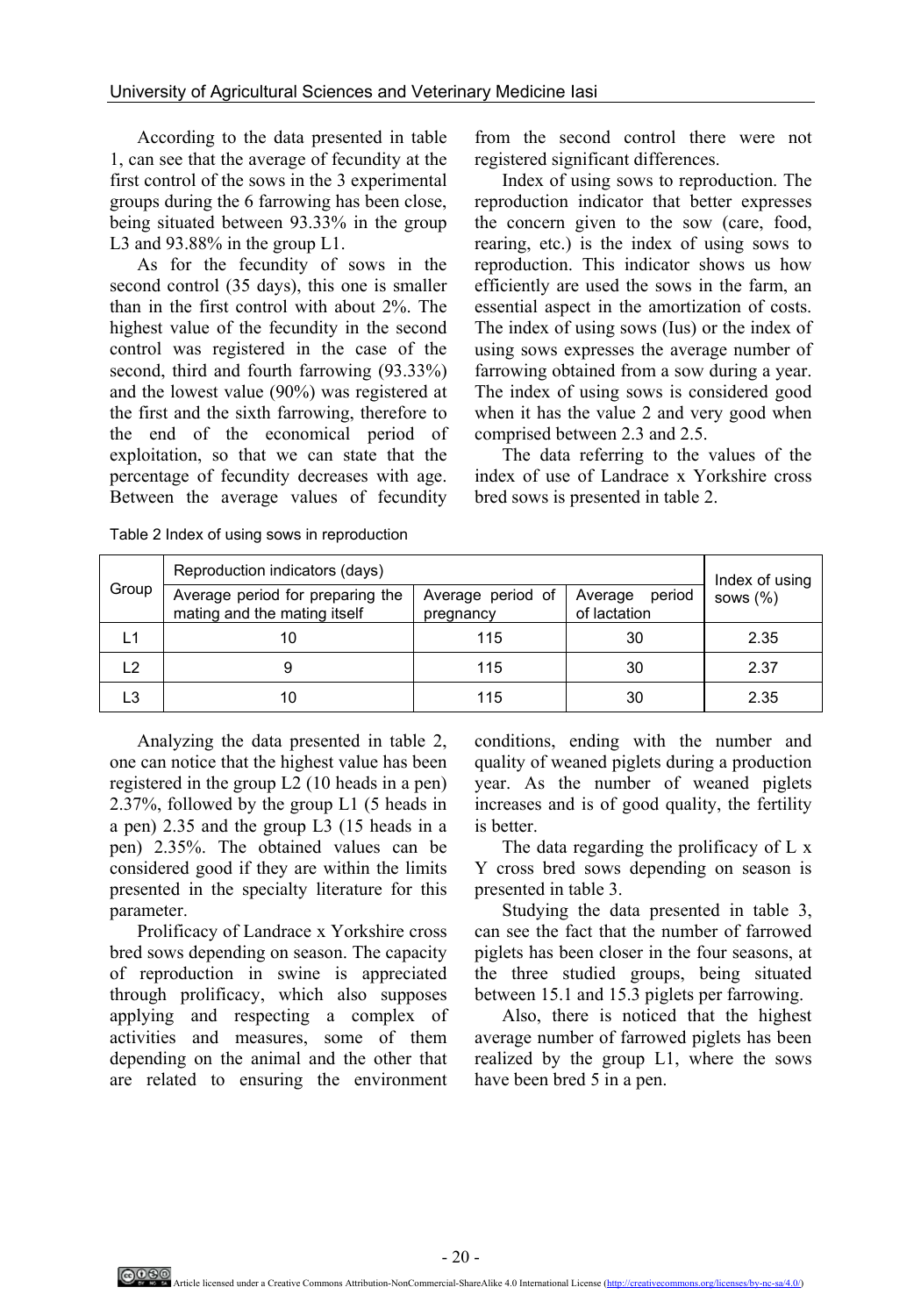| Season            | Group          | Total<br>piglets<br>farrowed<br>(head) | Piglets farrowed<br>alive |                    | Piglets<br>farrowed | Weaned<br>piglets | % weaned<br>piglets from |
|-------------------|----------------|----------------------------------------|---------------------------|--------------------|---------------------|-------------------|--------------------------|
|                   |                |                                        | Viable<br>(head)          | Unviable<br>(head) | dead (head)         | (head)            | viable<br>piglets        |
| Winter            | L1             | 15.3                                   | 14.3                      | 0.3                | 0.7                 | 13.07             | 91.41                    |
|                   | L2             | 15.1                                   | 14.1                      | 0.4                | 0.6                 | 12.81             | 91.34                    |
|                   | L <sub>3</sub> | 15.2                                   | 14.4                      | 0.5                | 0.4                 | 13.14             | 91.30                    |
| Spring            | L1             | 15.2                                   | 14.4                      | 0.3                | 0.5                 | 13.14             | 91.27                    |
|                   | L2             | 15.3                                   | 14.6                      | 0.2                | 0.5                 | 13.30             | 91.15                    |
|                   | L <sub>3</sub> | 15.3                                   | 14.5                      | 0.3                | 0.5                 | 13.22             | 91.20                    |
| Summe             | L1             | 15.3                                   | 14.5                      | 0.3                | 0.8                 | 13.06             | 90.10                    |
|                   | L2             | 15.1                                   | 14.4                      | 0.2                | 0.5                 | 12.97             | 90.12                    |
|                   | L <sub>3</sub> | 15.1                                   | 14.2                      | 0.3                | 0.6                 | 12.79             | 90.14                    |
| Autumn            | L1             | 15.2                                   | 14.2                      | 0.2                | 0.8                 | 12.97             | 91.34                    |
|                   | L2             | 15.2                                   | 14.4                      | 0.2                | 0.6                 | 13.13             | 91.20                    |
|                   | L <sub>3</sub> | 15.3                                   | 14.4                      | 0.3                | 0.6                 | 13.14             | 91.30                    |
| Annual<br>average | L1             | 15.25                                  | 14.35                     | 0.27               | 0.7                 | 13.06             | 91.03                    |
|                   | L2             | 15.17                                  | 14.37                     | 0.25               | 0.5                 | 13.07             | 90.95                    |
|                   | L <sub>3</sub> | 15.22                                  | 14.37                     | 0.35               | 0.5                 | 13.07             | 90.98                    |

Table 3 Average prolificacy of sows depending on season

As of the number of piglets farrowed dead, we notice reduced values in all the batches situated between 0.4 and 0.8 piglets per farrowing, data that complies with the information provided by the specialty literature for this parameter. Moreover, the high percentage of weaned piglets from farrowed piglets, of about 90% in all the groups, fact which proves the excellent potential of good mothers of the Landrace x Yorkshire cross bred sows, as well as the very good technology practiced in the unit.

Mortality of piglets during maternity. In the industrial pig breeding of the last five decades great economic losses have been noticed and mortality has been registered to litter piglets; these losses vary between 5% and 25% of the number of farrowed piglets. Among the major incriminatory causes the majority is represented by the digestive disorders manifested through diarrhea in the first days of life but also at the age of twothree weeks and immediately after weaning. The mortality registered in the experimental period for the three groups of pigs that were studies is presented in table 4.

| Group      | Weaned piglets<br>(head) | Average number of dead piglets / sow<br>during maternity period (head) | Percentage of losses from<br>maternity $(%)$ |
|------------|--------------------------|------------------------------------------------------------------------|----------------------------------------------|
|            | 13.06                    | 1.3                                                                    | 10.04                                        |
| $\sqrt{2}$ | 13.07                    | 12                                                                     | 10.89                                        |
| L 3        | 13.07                    | 1.3                                                                    | 10.05                                        |

Table 4 Mortality registered during maternity

From the data presented in table 4 we infer that the recorded data for this indicator are situated in the upper limits presented in the specialty literature for this parameter. The percentage of losses which was effectively

recorded during the maternity period at the experimental groups was placed between 10.04% (L1 group) and 10.89% (L2 group). Regarding the average number of dead piglets/sow during maternity period, this was